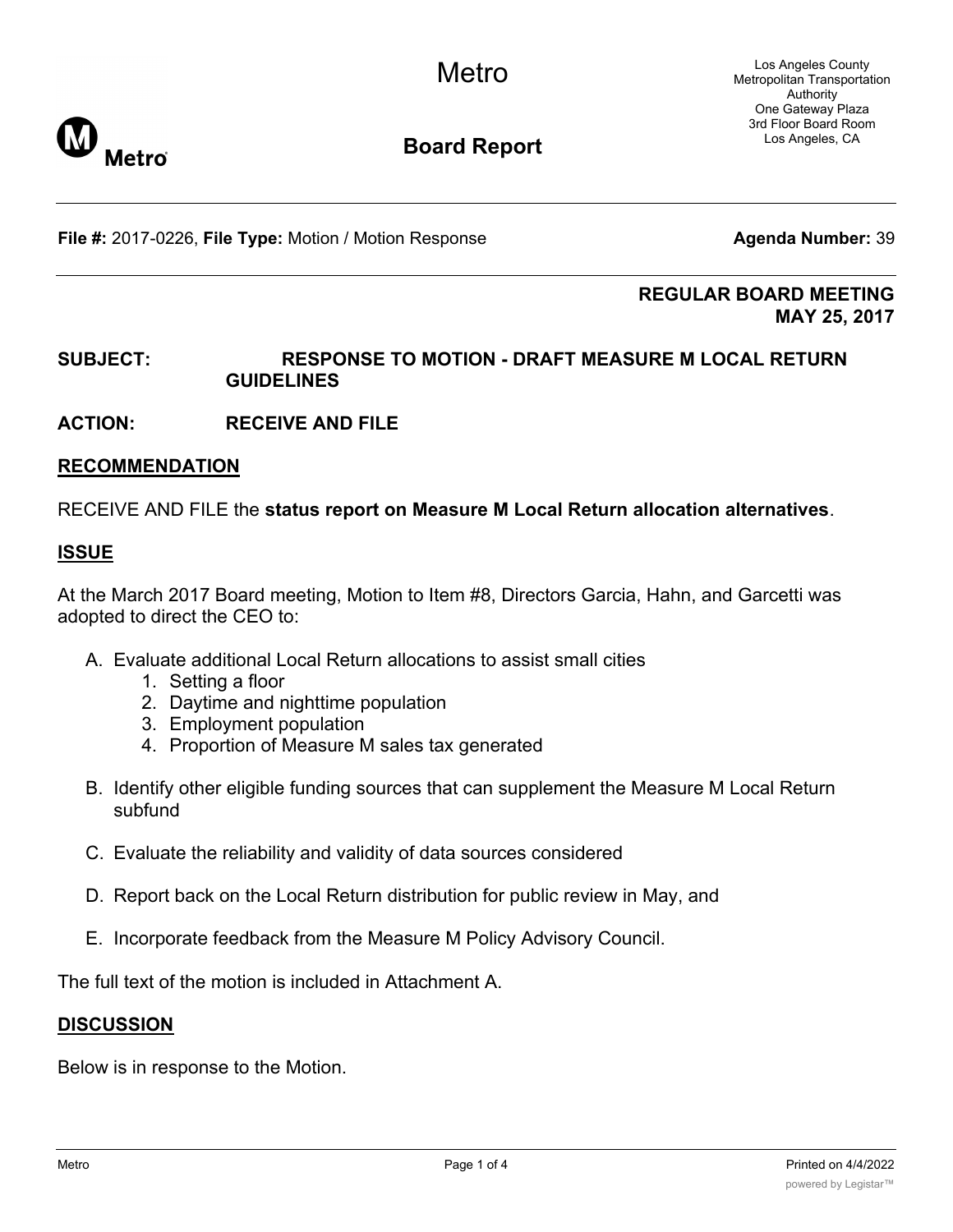# **A. Evaluate additional Local Return allocations**

Local Return funds from Proposition A, Proposition C, and Measure R are allocated on the basis of residential population, using annual estimates from the State Department of Finance. Similarly, the Measure M Ordinance states that Local Return funds are to be returned to the cities within Los Angeles and Los Angeles County "based on population." However, population is not defined in the Measure M Ordinance.

County Counsel has determined that a population-related allocation is required to comply with the terms of the Measure M Ordinance, ruling out alternative measures such as lane miles. However, variables that more accurately reflect the wear and tear on jurisdictions' local infrastructure caused by surges in daytime population or through traffic may be considered if the association/correlation to population, as required by Ordinance, can be substantiated. Alternative allocation variables used in the scenarios described herein include daytime population, employment, and sales tax generated. The reliability and frequency of the data sources for these alternative allocation variables varies:

- · Residential population and sales tax base allocation variables are the most reliable as they are annually updated by the State of California.
- · Employment at the jurisdictional level is based, in part, on modeled data from SCAG and is only updated every two years.
- · Daytime population is based on U.S. Census data through the American Community Survey and is updated every five years.

These four allocation variables - residential population, daytime population, employment, sales tax base - have been used together with the concept of a minimum allocation ("floor") to develop twenty (20) different allocation scenarios for consideration.

## **These scenarios are described in detail in Attachment B, and the results of the allocation methodologies are shown in Attachment C.**

# **B. Identify other eligible funding sources to supplement Measure M Local Return**

Just recently, Senate Bill 1 (SB-1), "The Road Recovery and Accountability Act of 2017" was signed into law. Preliminary estimates indicate that SB-1 transportation funding package will add an estimated \$263 million annually to Los Angeles County for local streets and roads.

With the addition of SB-1, over \$1.2 billion from various funding sources are allocated to cities for local transportation projects. In FY18, Metro allocates an estimated \$633 million in Local Return funds from Proposition A, Proposition C, Measure R, Measure M, TDA Article 3 and 8 to the 88 jurisdictions and LA County. Federal STP-L and State Highway funds, not allocated through Metro, provides for another \$389 million in available funding. Attachment D details estimated annual allocations of these funding sources to local jurisdictions.

In addition to these funds, alternatives are available to assist smaller cities in their need to advance transit projects. These include borrowing and financing mechanisms and Measure M Multiyear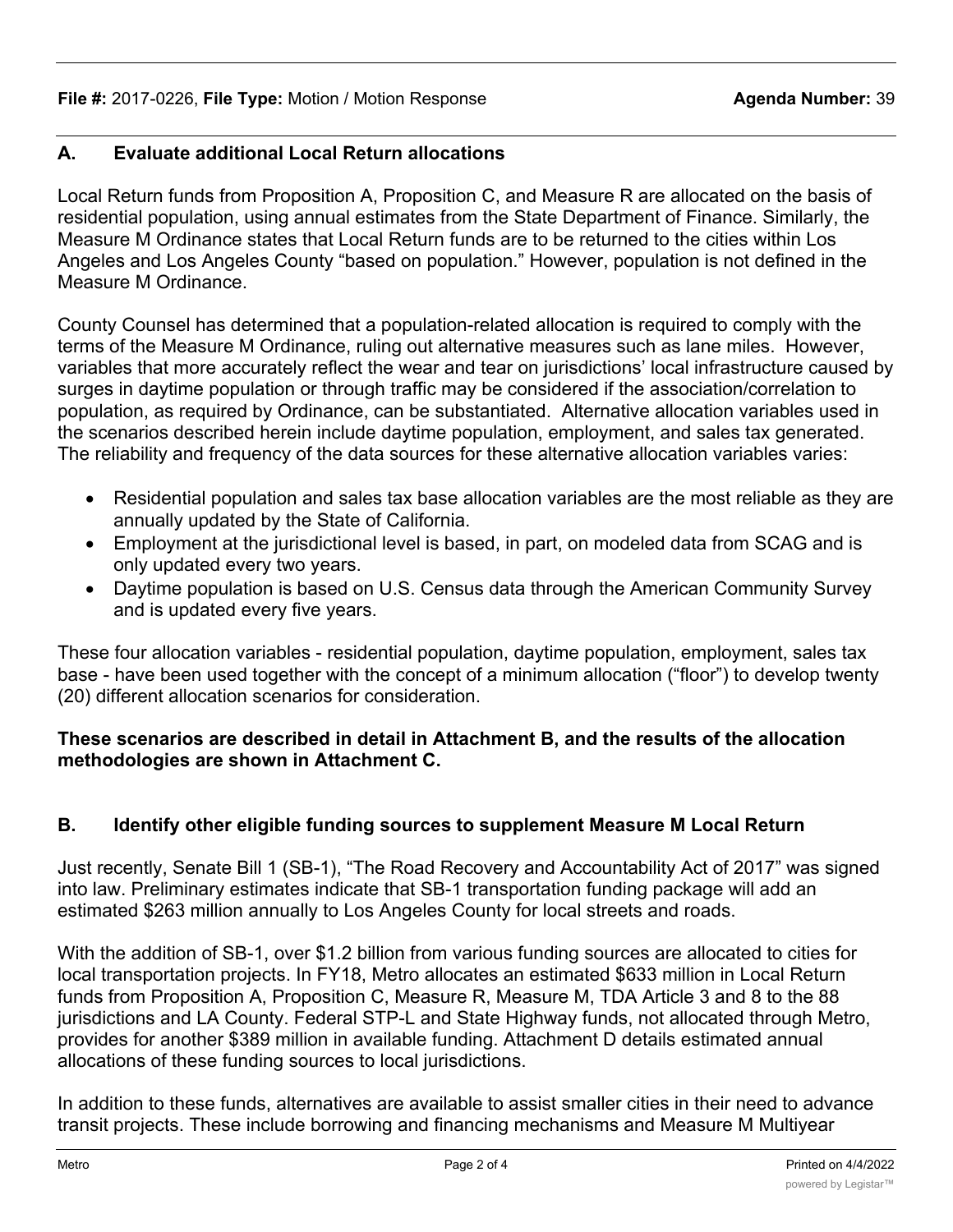Subregional funds. Attachment E provides details of these alternatives.

#### **C. Evaluate the reliability and validity of data sources considered**

An evaluation of the data sources are described in item A and are included in Attachment B with each of the scenarios presented.

#### **D/E. Report back in May and Incorporate feedback from the Measure M Policy Advisory Committee**

The Policy Advisory Committee (PAC) held a meeting on May  $2<sup>nd</sup>$  and conducted break-out sessions to discuss various key issues. The Local Return break-out group concluded and reported to the PAC, that they were not in support of minimum allocations. The PAC will provide their comments and feedback to the Board on the Local Return allocation as a separate item.

### **FINANCIAL IMPACT**

There is no financial impact to MTA of one local return allocation formula versus another. The formula, when selected, will be incorporated into the annual Transit Fund Allocation process.

#### **NEXT STEPS**

Staff will continue to receive comments on alternative allocation methodologies for Measure M Local Return, and report this to the Board in June.

### **ATTACHMENTS**

- A. Item 8: Motion on Draft Measure M Guidelines (March 2017 Regular Board Meeting)
- B. Summary of Alternative Allocation Formulas
- C. Alternative Allocation Formulas
- D. Funding Available for Local Transportation Projects
- E. Alternative Funding Mechanisms

#### Prepared by:

Susan Richan, Sr. Manager, Transportation Planning, (213) 922-3017 Michelle Navarro, Sr. Director, Countywide Planning & Development, (213) 922-3056 Kelly Hines, DEO, Finance, (213) 922-4569

Reviewed by:

Nalini Ahuja, Chief Financial Officer, (213) 922-3088